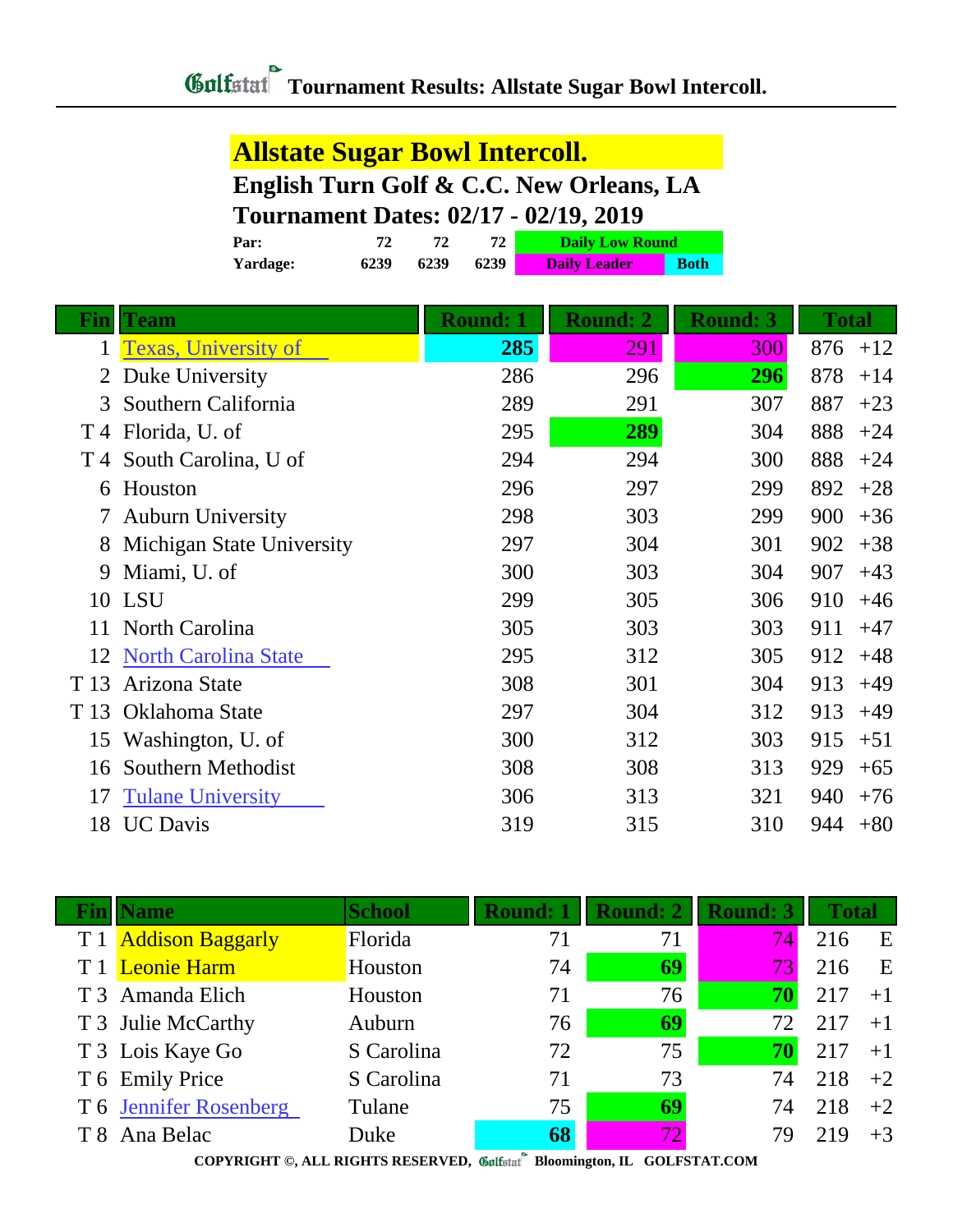| Fin            | <b>Name</b>               | <b>School</b>   | <b>Round: 1</b> | <b>Round: 2</b> | <b>Round: 3</b> | <b>Total</b> |      |
|----------------|---------------------------|-----------------|-----------------|-----------------|-----------------|--------------|------|
| T8             | Jaravee Boonchant         | Duke            | 72              | 72              | 75              | 219          | $+3$ |
| T <sub>8</sub> | <b>Maddie Luitwieler</b>  | Texas           | 70              | 73              | 76              | 219          | $+3$ |
| T 11           | <b>Agathe Laisne</b>      | Texas           | 76              | 70              | 74              | 220          | $+4$ |
| T 11           | Gina Kim                  | Duke            | 71              | 77              | 72              | 220          | $+4$ |
| T 11           | <b>Hailee Cooper</b>      | Texas           | 69              | 76              | 75              | 220          | $+4$ |
| T 11           | Olivia Mehaffey           | Arizona St      | 71              | 75              | 74              | 220          | $+4$ |
| T 15           | Amelia Garvey             | <b>USC</b>      | 69              | 73              | 79              | 221          | $+5$ |
|                | T 15 Mariana Ocano        | <b>UNC</b>      | 76              | 73              | 72              | 221          | $+5$ |
| T 17           | <b>Kaitlyn Papp</b>       | Texas           | 73              | 74              | 75              | 222          | $+6$ |
|                | T 17 Kathleen Gallagher   | LSU             | 73              | 74              | 75              | 222          | $+6$ |
|                | T 17 Malia Nam            | <b>USC</b>      | 74              | 76              | 72              | 222          | $+6$ |
|                | T 17 Mart Perez SanMartin | Florida         | 75              | 70              | 77              | 222          | $+6$ |
| 21             | Valery Plata              | Mich. St.       | 70              | 78              | 76              | 224          | $+8$ |
|                | T 22 Allisen Corpuz       | <b>USC</b>      | 76              | 73              | 76              | 225          | $+9$ |
|                | T 22 Allyson Geer-Park    | Mich. St.       | 76              | 75              | 74              | 225          | $+9$ |
|                | T 22 Ana Pelaez           | S Carolina      | 75              | 69              | 81              | 225          | $+9$ |
|                | T 22 Anna Backman         | Miami           | 74              | 77              | 74              | 225          | $+9$ |
|                | T 22 Lianna Bailey        | Okla. St.       | 75              | 75              | 75              | 225          | $+9$ |
|                | T 22 Rino Sasaki          | Washington      | 73              | 78              | 74              | 225          | $+9$ |
|                | T 22 Sierra Brooks        | Florida         | 72              | 75              | 78              | 225          | $+9$ |
| T 29           | Jennifer Chang            | <b>USC</b>      | 72              | 74              | 80              | $226 + 10$   |      |
|                | T 29 Monica Dibildox      | LSU             | 75              | 78              | 73              | $226 + 10$   |      |
|                | T 29 Mychael O'Berry      | Auburn          | 76              | 78              | 72              | $226 + 10$   |      |
|                | T 29 Paz Marfa            | Mich. St.       | 75              | 73              | 78              | $226 + 10$   |      |
|                | T 29 Renate Grimstad      | Miami           | 73              | 76              | 77              | $226 + 10$   |      |
|                | T 34 Elin Esborn          | Florida         | 79              | 73              | 75              | $227 + 11$   |      |
|                | T 34 Gabriela Ruffels     | <b>USC</b>      | 74              | 71              | 82              | $227 + 11$   |      |
|                | T 34 Sara Kouskova        | Texas           | 73              | 74              | 80              | $227 + 11$   |      |
|                | T 34 Virginia Elena Carta | Duke            | 75              | 79              | 73              | $227 + 11$   |      |
|                | T 38 Brigitte Dunne       | SMU             | 75              | 79              | 74              | $228 + 12$   |      |
|                | T 38 Hannah Screen        | Houston         | 74              | 72              | 82              | $228 + 12$   |      |
|                | T 38 Martha Lewis         | Washington      | 76              | 76              | 76              | $228 + 12$   |      |
|                | T 41 Laura Kowohl         | <b>NC State</b> | 78              | 75              | 76              | $229 + 13$   |      |
|                | T 41 Lea Klimentova       | <b>NC State</b> | 75              | 79              | 75              | $229 + 13$   |      |
|                | T 41 Marion Veysseyre     | S Carolina      | 76              | 77              | 76              | $229 + 13$   |      |

## **Tournament Results: Allstate Sugar Bowl Intercoll.**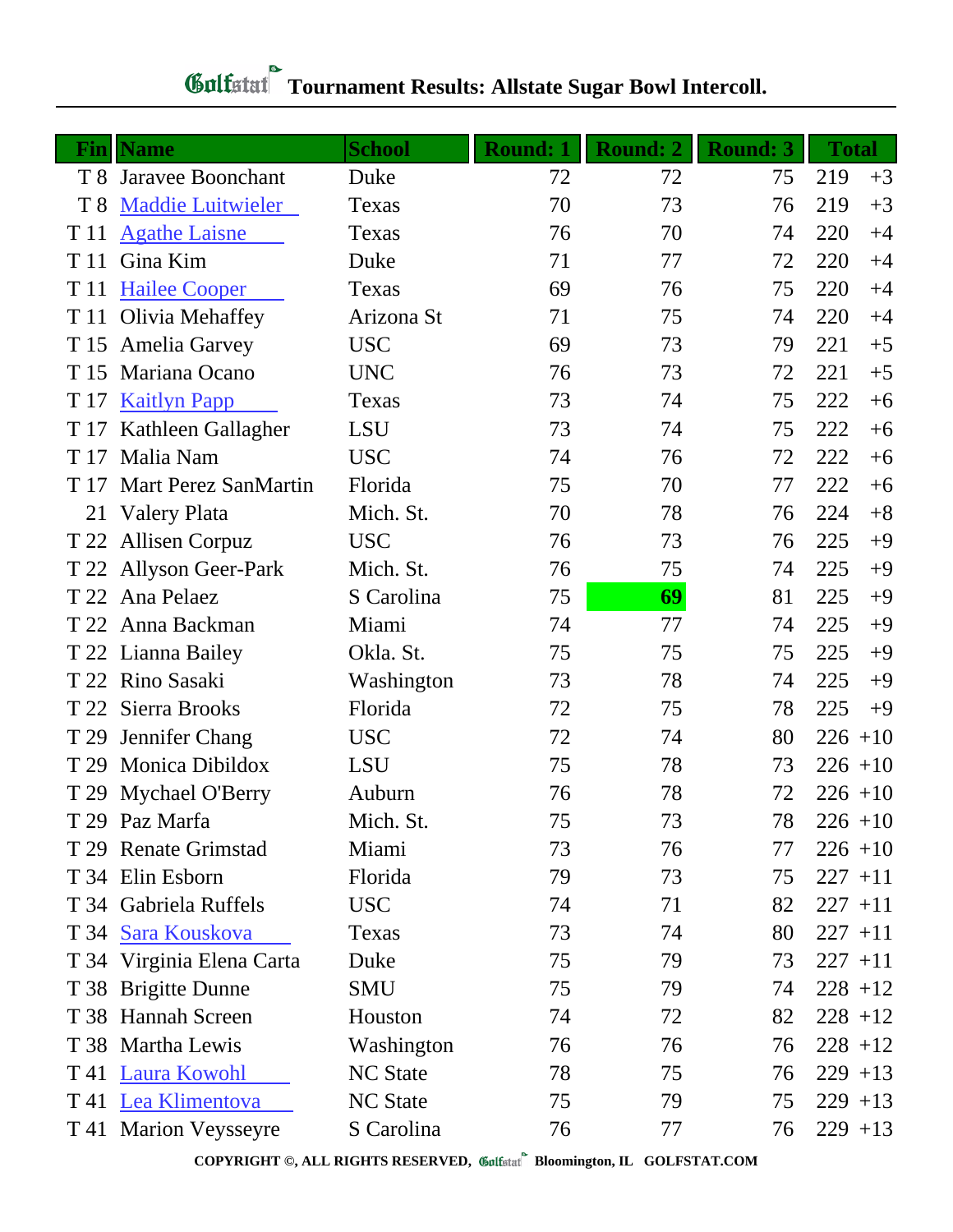| Fin  | <b>Name</b>                 | <b>School</b>   | Round: 1 | <b>Round: 2</b> | <b>Round: 3</b> | <b>Total</b> |
|------|-----------------------------|-----------------|----------|-----------------|-----------------|--------------|
|      | T 44 Clara Manzalini        | Florida         | 77       | 75              | 78              | $230 + 14$   |
|      | T 44 Haylin Harris          | Mich. St.       | 76       | 78              | 76              | $230 + 14$   |
|      | T 44 Madison Wood           | <b>UC</b> Davis | 76       | 79              | 75              | $230 + 14$   |
|      | T 44 Mim Sangkapong         | <b>NC</b> State | 75       | 78              | 77              | $230 + 14$   |
|      | T 44 Miranda Wang           | Duke            | 79       | 75              | 76              | $230 + 14$   |
|      | T 44 Sara Camarena          | Okla. St.       | 71       | 79              | 80              | $230 + 14$   |
|      | T 50 Brooke Sansom          | Auburn          | 74       | 78              | 79              | $231 + 15$   |
|      | T 50 Han-Hsuan Yu           | Okla. St.       | 76       | 73              | 82              | $231 + 15$   |
| T 50 | Kaleigh Telfer              | Auburn          | 72       | 82              | 77              | $231 + 15$   |
|      | T 50 Kelly Whaley           | <b>UNC</b>      | 76       | 78              | 77              | $231 + 15$   |
|      | T 50 Kendall Griffin        | <b>LSU</b>      | 81       | 72              | 78              | $231 + 15$   |
|      | T 50 Kristyna Frydlova      | Miami           | 74       | 78              | 79              | $231 + 15$   |
|      | T 50 Macarena Aguilera      | Miami           | 79       | 75              | 77              | $231 + 15$   |
|      | T 50 Nicole Lu              | <b>UNC</b>      | 77       | 77              | 77              | $231 + 15$   |
|      | T 58 Ava Bergner            | <b>UNC</b>      | 80       | 75              | 77              | $232 + 16$   |
|      | T 58 Christine Danielsson   | <b>UC</b> Davis | 77       | 80              | 75              | $232 + 16$   |
|      | T 58 Claudia De Antonio     | Miami           | 81       | 75              | 76              | $232 + 16$   |
|      | T 58 Julianne Alvarez       | Washington      | 76       | 78              | 78              | $232 + 16$   |
|      | T 58 Madison Kerley         | Arizona St      | 80       | 74              | 78              | $232 + 16$   |
| T 58 | <b>Monika Hartl</b>         | <b>NC State</b> | 69       | 80              | 83              | $232 + 16$   |
| T 58 | Yurika Tanida               | Mich. St.       | 76       | 81              | 75              | $232 + 16$   |
| T 65 | <b>Alexandr Forsterling</b> | Arizona St      | 74       | 77              | 82              | $233 + 17$   |
|      | T 65 Alice Duan             | Washington      | 75       | 80              | 78              | $233 + 17$   |
|      | T 65 India Clyburn          | <b>NC State</b> | 76       | 80              | 77              | $233 + 17$   |
|      | T 68 Brynn Walker           | <b>UNC</b>      | 76       | 79              | 79              | $234 + 18$   |
|      | T 68 Gabrielle Correia      | Tulane          | 74       | 79              | 81              | $234 + 18$   |
|      | T 68 Michelle Forsland      | Okla. St.       | 78       | 77              | 79              | $234 + 18$   |
|      | T 71 Lauren Chappell        | <b>SMU</b>      | 78       | 74              | 83              | $235 + 19$   |
|      | T 71 Wenyung Keh            | Washington      | 80       | 80              | 75              | $235 + 19$   |
| T 73 | Anita Uwadia                | S Carolina      | 79       | 77              | 80              | $236 + 20$   |
|      | T 73 Chih-Min Chen          | Okla. St.       | 75       | 83              | 78              | $236 + 20$   |
| T 73 | Elena Hualde                | Auburn          | 80       | 78              | 78              | $236 + 20$   |
|      | T 73 Faith Summers          | <b>SMU</b>      | 77       | 75              | 84              | $236 + 20$   |
|      | T 73 Presley Baggett        | LSU             | 75       | 81              | 80              | $236 + 20$   |
|      | T 78 Alessandra Fanali      | Arizona St      | 83       | 80              | 74              | $237 + 21$   |

# **Gulfatat** Tournament Results: Allstate Sugar Bowl Intercoll.